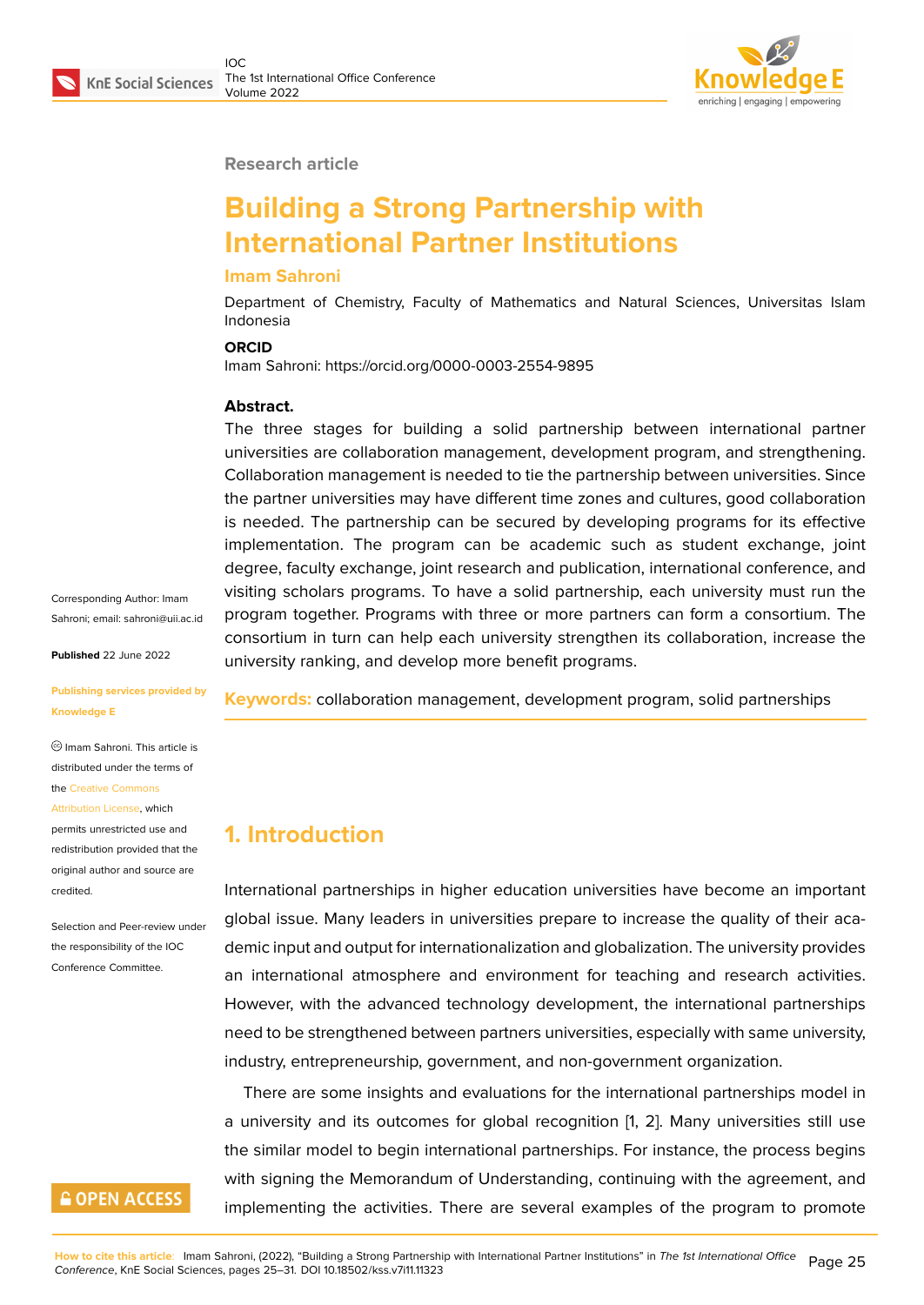the implementation of international cooperation like teaching and research collaboration, student exchange, join lecture, and other reciprocal programs. However, there is much homework for the university leaders to make the international partnership more beneficial and sustainable.

The sustainability of international partnership and its mutual collaboration can be classified into four varieties: university regulation of education, commercial support, organization of cooperation and collaboration between partners university, the advanced of information, communication and technology implementation to support the completeness of university regulation [3]. Each of those classifications can elevate one to another to support sustainability as a tool for developing international recognition.

The effort of improving the sustainability of international partnerships is to have many memorandum of understan[din](#page-5-0)g, and the universities extend their focus on reciprocal and purposeful collaboration [4]. It is important to ensure that the cooperation not only happens on the signed papers, which requires more implementation of activities. With the development of advanced technology nowadays, the university can do many fruitful programs and activities with i[nt](#page-5-1)ernational partners universities.

This article highlights the key to a successful partnership, how the strategy to achieve international recognition, gain more international partners and strengthen the relationship between the faculty member, student, and the person in charge of specific implementation programs and activities. This article also describes the author's experience in managing the international partnership in a university with different majors of collaboration, i.e., science, engineering, social, law, economic, business, and medicine.

### **2. Purpose of International Partnership**

The first step of managing the international partnership is finding the purpose and the goal of the international collaboration in any university. This purpose is influenced by the university's vision, mission, and strategic plan for internationalization. In this stage, the university leaders need to formulate and implement the agreement with partners university for internationalization. Many aspects need to be achieved for international recognition for the university. Especially if the university wants to increase its rank in International recognition such as QS World University Rankings [5] and Times Higher Education [6]. For international recognition and accelerating the globalization trend in each university must be accompanied by the guidelines procedures that summon the strive to enhance the quality of education [7].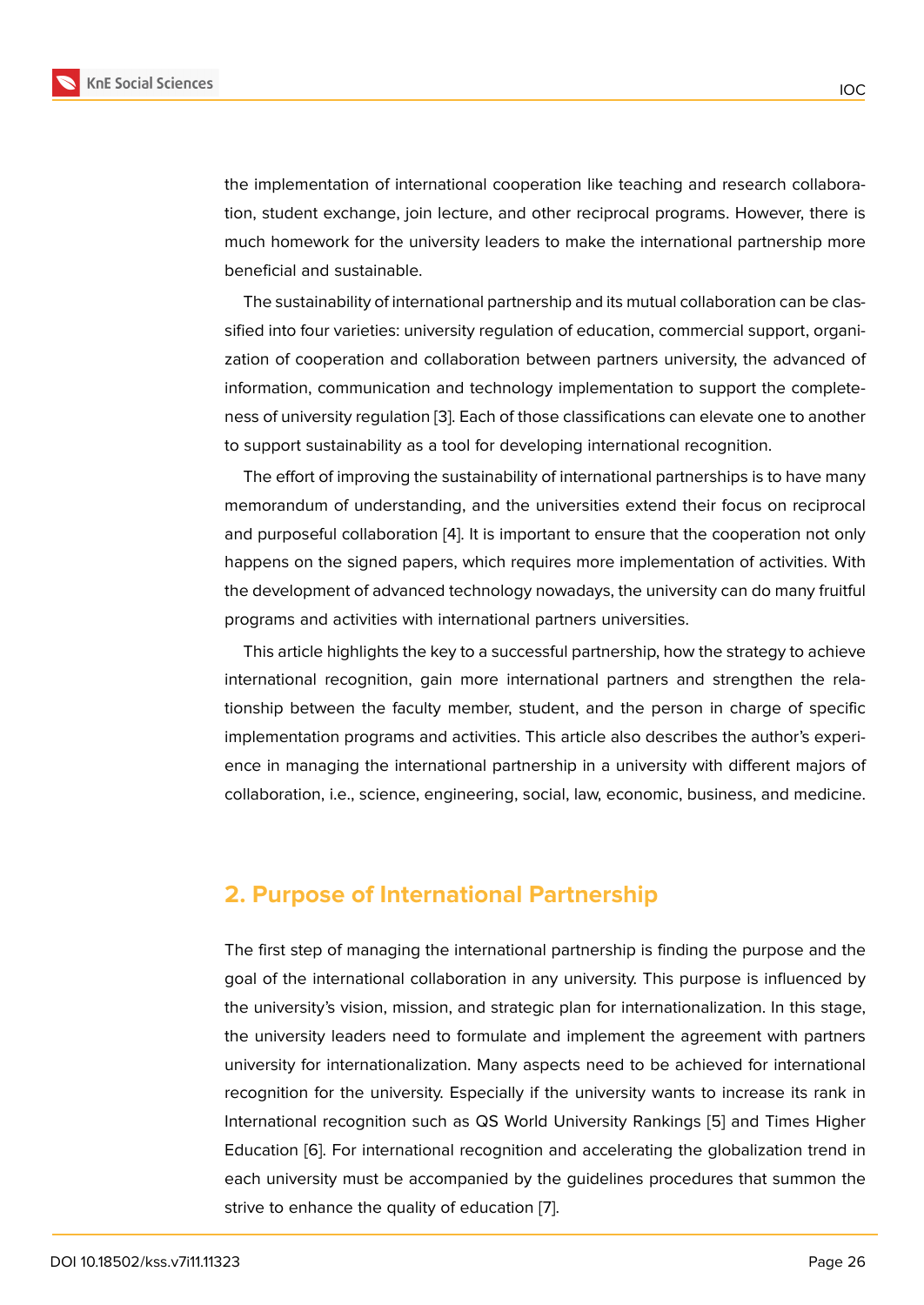

[9]. Logically, if we want to have an education in a university as good as the TOP university level, we need to act, behave, and do positive things like them. That is why international partnership in higher education is the first important key that strengthens [th](#page-5-3)e collaboration between international partners.

It is noteworthy that strengthening the collaboration and cooperation with international partners will support the internationalization of a university. The visibility of internationalization would improve its strong position internationally to provide clear information to recruit international students, professors, researchers and thrive the reciprocal partnership with international partners [10].

# **3. Strategy of Partnership Develo[pm](#page-5-4)ent**

The partnership between two or more universities should be maintained and evaluated correctly to develop more fruitful results. The institution can learn the lesson from the programs and activities for further strategic forming as an international university. The institution builds trust and brothership with partners through good communication among domestic leaders and international partners. Jie [11] assert that partners university should formulate their potential outcome and preferred strategy for successful collaboration and cooperation. In practice, several activities can be implemented to achieve the shared goals among partners university.

Based on my experience in managing the international partnership in our university, Universitas Islam Indonesia (uii.ac.id), I can share some effort in approaching global partners and enriching the collaboration's content:

1. Participate in international education exhibitions: meeting with potential partners, discussing a program with mutual benefit of collaboration, and sharing similar goals.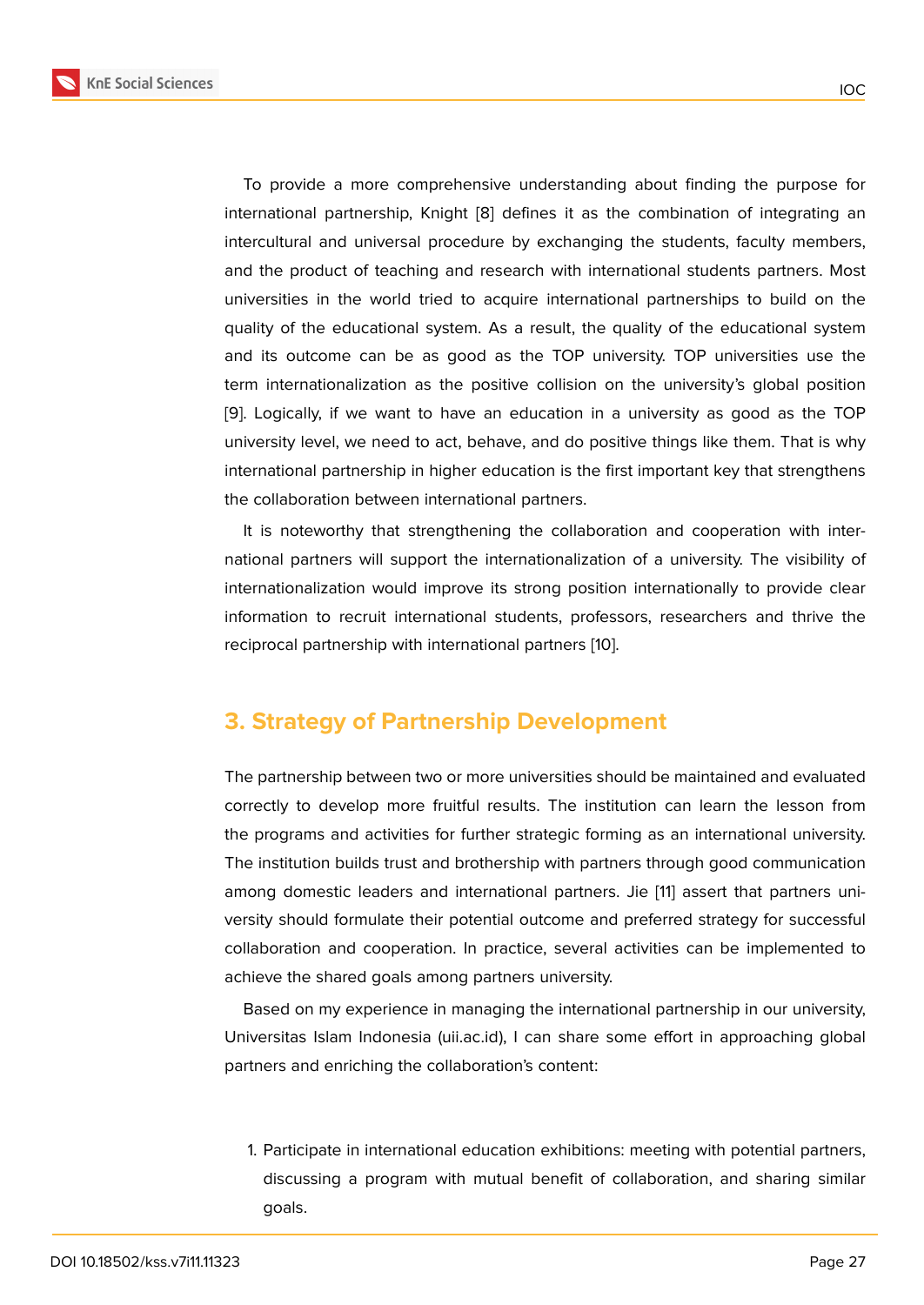2. Become a member of an international consortium: open the opportunity for advanced partnership, getting a new insight into the partnership trends and potential exchange for internationalization, update the information and trend of the international partnership, network, and promote the university's profile globally.

#### **3.1. Participate in International Education Exhibitions**

The effort to introduce local universities to international events has become a good strategy for global partnership development. The international exhibition usually provides diverse cultures from many countries and introduces each university's profile. As the participant, the representative of each university can book a meeting with potential partners university. Potential partners university may have similar goals, visions, missions, and programs. It can be mentioned that the international education exhibition assists the university in collaborating among the representative of each university.

The educational exhibition is not the only sector that the university's representative can attend but is not limited to cultural exhibitions such as tourism, hospitality, and other thematic programs. By joining the program, the attendance can exchange the idea of a further collaboration program for the international student exchange (summer program, tailored program, and internships). Alhalwaki [12] implied that the international partnership could make the international student mobility program more prosperous and enjoyable when students can discuss diverse thematic topics. It can be achieved when many different global citizens join the activities.

In addition, the recent information and Communication Technology (ICT) innovation evolution also helped the host of international education exhibitions to provide a virtual meeting [13, 14]. The feasibility of virtual meeting conferences does not need to spend on tickets and accommodation, easing the participant to follow the exhibitions anywhere, even in their home. As a result, this attempt has created a multidimensional partnership with mutual benefit and built greater opportunities and partnership sustainability.

### **3.2. Become a Member of an International Consortium**

Many international organizations supported the university to strengthen and thrive the partnership among the countries and continents like Asia-Pacific, Europe, America, Middle East, Australia, and ASEAN. For university internationalization, the international organization focus on student mobility, research exchange, and faculty exchange. It is noteworthy that the organization's existence helps the university enhance the standard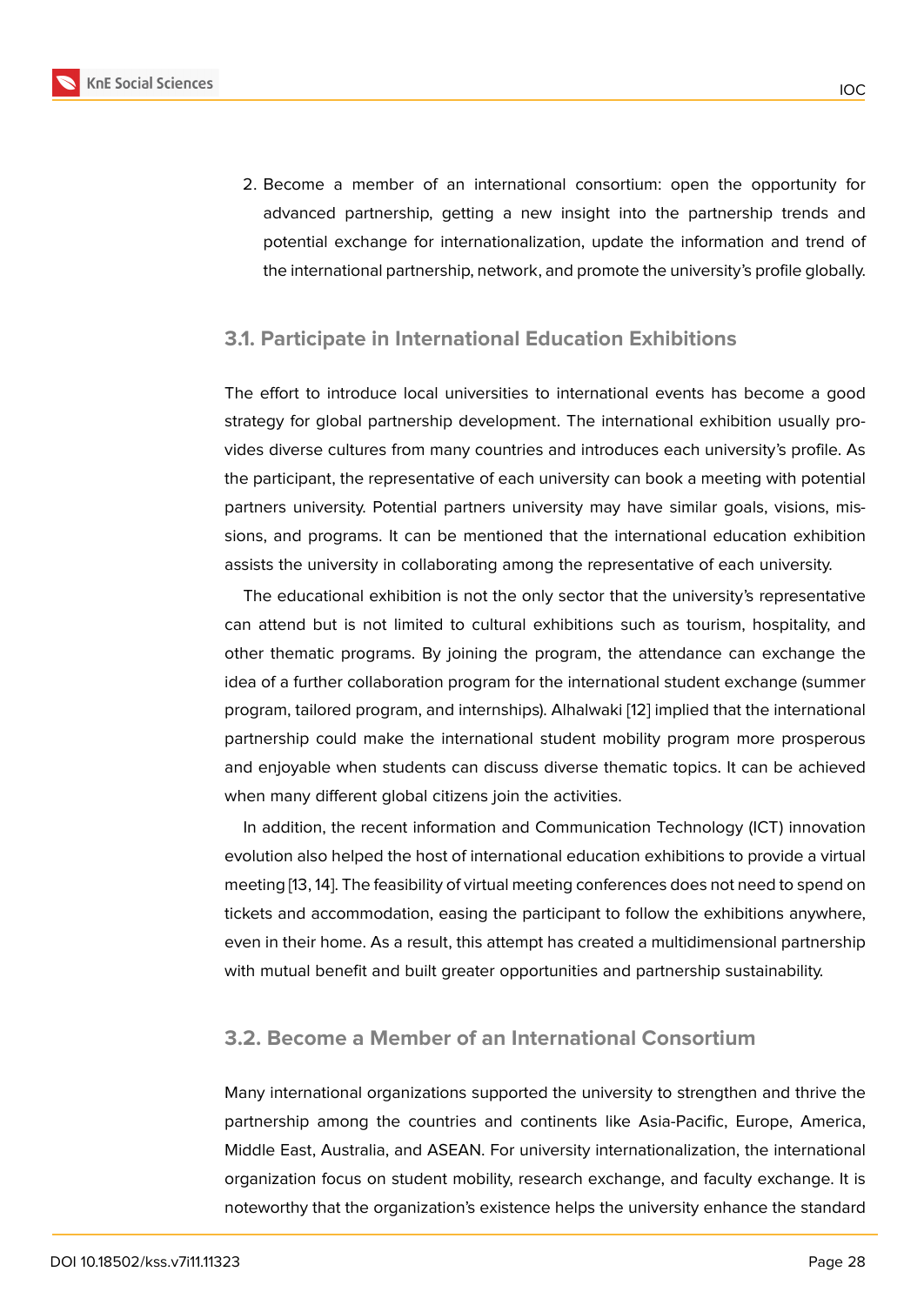of an international university. It also opens the opportunity for each local university to join the community and consortium for further collaboration. Notably, becoming a member of an international consortium is important for international partnership development.

An international consortium for the university generally has three or more universities with similar goals and strategies and communicates to produce a mutual benefit. Each member in the consortium believes that they need to work and share to achieve their desired goals. Tadaki [15] suggests that international consortiums can act as media for scholars and practitioners to determine the university's area and scope of collaborations. In addition, it contributes to broadening and strengthening the partnership beyond universities in diverse [co](#page-6-0)ntexts, capacities, and management.

A consortium facilitates a forum for its members to discuss many areas for possible collaboration in education. It builds community relation, access to specific information, and help the individual in the university work together in research, teaching, and shared facilities. As a result, the member can gain a strong network and update the information and trend of the international partnership.

### **4. Conclusion**

To have a strong partnership, each university must share similar goals, visions, and missions for internationalization in their university. They can begin collaborating with the programs and activities that support each other. The program can be in the academic matter such as student exchange, joint degree, faculty exchange, joint research and publication, international conference, and visiting scholars. As a part of internationalization, the international education exhibition also acts as a catalyst for getting new and more international partnerships and collaborations. Each participant may meet with potential partners university and seek possible cooperation. The three or more partners can discuss together to consider making a consortium. This consortium can help each university strengthen its collaboration, increase the university ranking, and develop more benefit programs.

### **Acknowledgment**

The author would like to express appreciation for the support from the Directorate of Partnerships/Office of International Affairs, Universitas Islam Indonesia, through the implementation program with International partners university.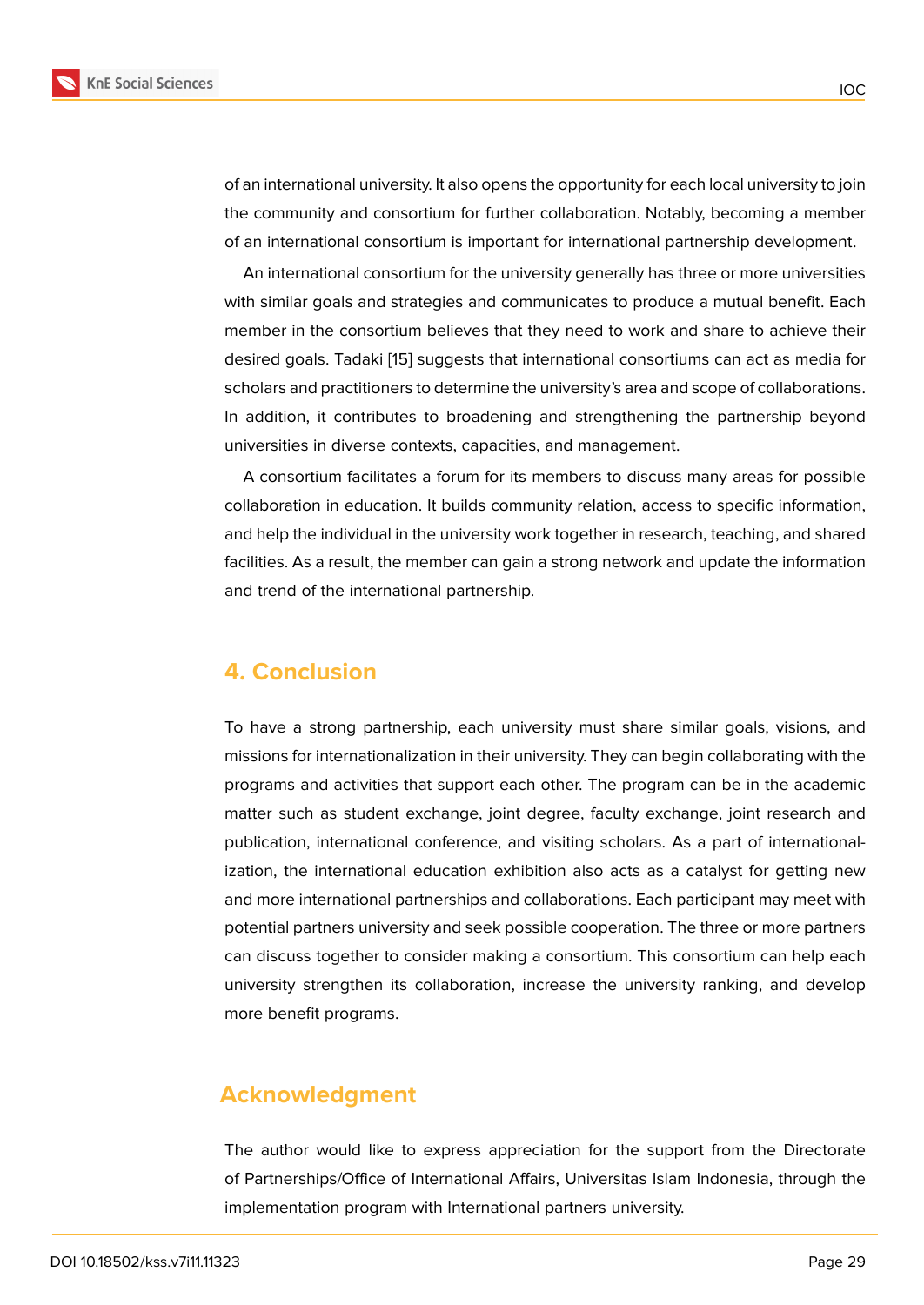

# **References**

- [1] Taylor J. Understanding international partnerships. Perspectives: Policy and Practice in Higher Education. 2015;20(2–3):44–50.
- [2] Knight J. International Universities. Journal of Studies in International Education. 2015;19(2):107–121. https://doi.org/10.1177%2F1028315315572899
- <span id="page-5-0"></span>[3] Vitenko T, Shanaida V, Droździel P, Madlenak R, editors. International partnership in the field of education. 2018. July 2-4; Palma, Spain. Spain: IATED Academy; 2018. Available from: https://doi.org/10.21125/edulearn.2018.2213
- <span id="page-5-1"></span>[4] Taylor J. Toward a strategy for internationalisation: Lessons and practice from four universities. Journal of Studies in International Education. 2016;8(2):149–171. https://doi.org/10.1177%2F1028315303260827
- [5] Păunescu C, Drăgan D, Găucă O. Examining obligations to society for QS Stars best ranked universities in social responsibility. Management & Marketing Challenges for the Knowledge Society. 2017;12(4):551–570. http://dx.doi.org/10.1515/mmcks-2017- 0033
- [6] Pérez-Esparrells C, Orduna-Malea E. Do the technical universities exhibit distinct behaviour in global university rankings? A Times Higher Education (THE) case study. Journal of Engineering and Technology Management. 2018;48:97–108. http://dx.doi.org/10.1016/j.jengtecman.2018.04.007
- [7] Knight J. Internationalization of higher education: A conceptual framework. Internationalisation of higher education in Asia Pacific countries. Knight J, deWit H, editors. Amsterdam: European Association for International Education; 1997. Internationalisation of higher education in Asia Pacific countries; p. 5–19.
- <span id="page-5-2"></span>[8] Knight J. Updated definition of internationalization. International Higher Education. 2003;33. https://doi.org/10.6017/ihe.2003.33.7391
- <span id="page-5-3"></span>[9] Welch A. Going global? Internationalizing Australian universities in a time of global crisis. Comparative Education Review. 2002;46(4):433–471.
- <span id="page-5-4"></span>[10] Biddle S. Internationalization: Rhetoric or reality? New York: American Council of Learned Societies; 2002.
- [11] Jie Y. International partnerships: A game theory perspective. New Directions for Higher Education. 2010;2010(150):43–54. https://doi.org/10.1002/he.389
- [12] Alhalwaki H, Hamdan AMM. Factors affecting the implementation of internationalisation strategies in higher education institutions: Evidence from Bahrain. International Journal of Management in Education. 2019;13(1):1–27. http://dx.doi.org/10.1504/IJMIE.2019.10016609